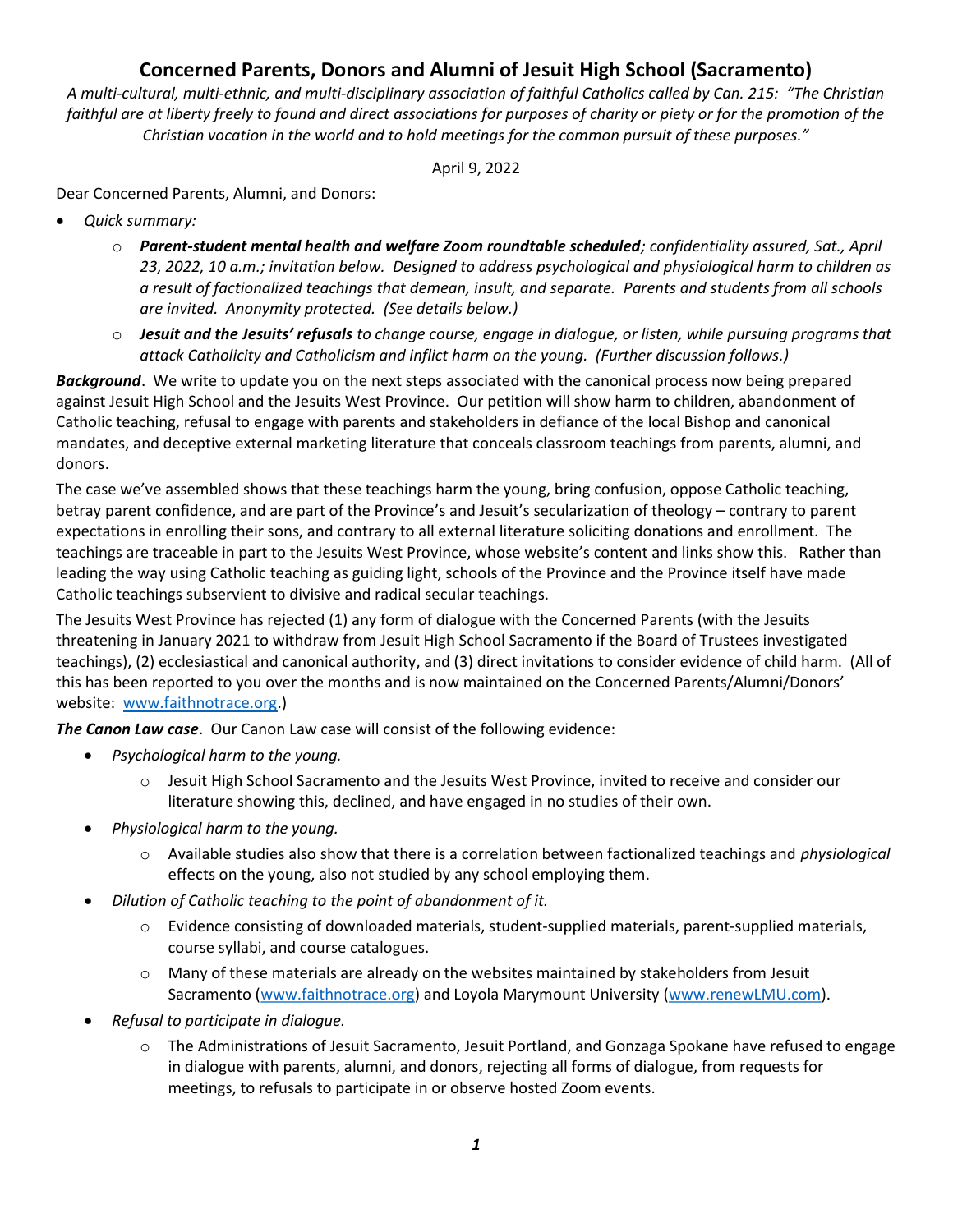- $\circ$  Contrary to dialogue (the highest priority of the Church), administrators at these schools have threatened faithful parents, urged others to ignore these parents, and have threatened retaliation if parents persisted in complaining about wayward teachings.
- Statements from concerned parents and other stakeholders from other Jesuit schools of the Province, including Loyola Marymount University, University of San Francisco, Gonzaga High School (Spokane), Bellarmine High School (Tacoma), Brophy (Phoenix), and Jesuit High School (Portland). Examples include:
	- o Jesuit High School (Sacramento)'s has a long-standing pattern of harassment of and threats to complaining parents. Jesuit continues to encourage "gender fluidity", despite advertising itself as a school uniquely beneficial to young men as an all-boys school, a further instance of internal teaching directly contradicting what is presented externally. Despite the request of the Bishop of the Diocese of Sacramento that factionalized teaching be avoided and the Concerned Parents be listened to, Jesuit and its Administration and Board refused to implement the Bishop's request, declined to consider relevant materials on harm, and failed to respond at all to requests for engagement. The Jesuits West Province also refused to engage in dialogue, despite the Bishop's request.
		- Jesuit Sacramento persists in defiance of both the Bishop and the clearest Church teachings. Most recently, Jesuit on Wednesday, March 9, 2022, hosted an all-student event where outside groups were brought in to speak to the students. The groups were overwhelmingly left of center and "woke." There was an attempt to overlay this with reference to Catholicism, but the reality was otherwise. For example, one group in its PowerPoint invited the boys to "pick their pronouns," an invitation to gender fluidity that repudiates Pope Francis. (We have previously shared the Pope's words. See https://www.faithnotrace.org/wpcontent/uploads/2021/08/Vatican-Man-and-Woman-2019.pdf.) Another group presented a relentless attack on capitalism. Still another questioned the legitimacy of the United States because it sits on occupied lands (an extremist view struggling to go mainstream through forums like Jesuit). When these and other themes were brought to the school's attention, the Administration's response was to attribute these positions to the speakers, not to the school, disregarding that they positioned the speakers to inform and influence.

#### o Gonzaga High School (Spokane).

 Gonzaga's lay President referred to complaining parents as "terrorists and trolls" when they complained about the school's factionalized and divisive curriculum. Gonzaga parents went on to host a mental health professional, who met with Gonzaga students, finding extreme student suffering in response to classroom teachings (teachings that are not consistent with materials distributed to parents and donors).

#### o Jesuit Portland, Bellarmine Tacoma, and Brophy Phoenix.

 Each report similar failings and defiant Administrators, spurred by a Jesuit Province that has fallen heavily into radicalism and away from catechizing and away from forming our young to embrace and grow into healthy identities, shaped by the Church's timeless wisdom. Jesuit Portland parents have even been barred from knowing what is being presented to their children, most recently at an all-student "LGBTQ" presentation at the school. Parents who inquired were told they would be given no information. (Reminder: Under international, federal, and canon law, parents are the first educators of their children.)

#### o University of San Francisco:

 Theology courses include "THRS 131 - QUEERING RELIGION Unit(s): 4 "This course explores the following queries: How do queer people navigate religious contexts, especially those that have often attempted to negate them? In what ways can religion be queer How do activists, theologians, clerics, and practitioners work to 'queer' religion?" College of Arts and Sciences [USF boasts that Catholics are only a minority of its student body. Of the many online articles treating this topic at USF, please see https://forward.com/fast-forward/482872/rabbicamille-angel-queer-religion-at-the-jesuit-catholic-san-francisco/.]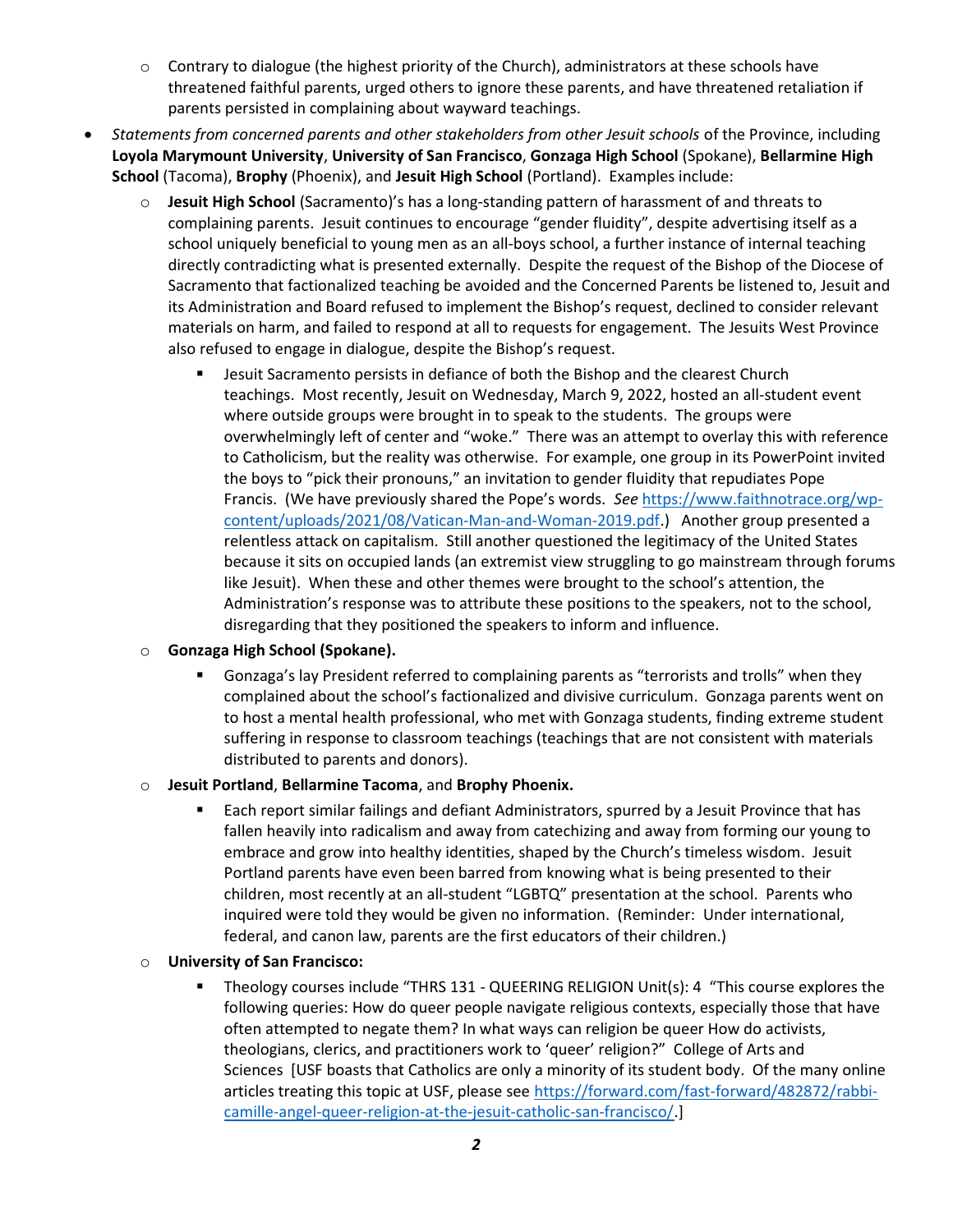### o Loyola Marymount:

- A "theology studies" professor's penalized a theology student for using the male pronoun to refer to God, despite the presence of that same usage in the Creed recited at Mass throughout the world and throughout Scripture itself.
- Loyola Marymount was also location of a December 2021 Planned Parenthood event celebrating unrestricted abortion, against the explicit request of the Los Angeles Archbishop that the event be cancelled.
- The Loyola Marymount University "student edition" bulletin for March 28, 2022, announced that on March 16, 2022, the school's Gender Studies Department hosted a program titled "Queer, Trans Migrant Panel Explores Liberation Work." (Full story: https://newsroom.lmu.edu/campusnews/queer-trans-migrant-panel-explores-liberationwork/.) The linked article includes this bio of the Loyola professor responsible for this content: "Sandibel Borges, Assistant Professor of Women's and Gender Studies, Sandibel Borges's research looks at the experiences of LGBTQ Latinx migrants in Los Angeles, California and those of LGBTQ returning migrants in Mexico City to examine how heteronormativity, white supremacy, exploitation, and surveillance are embedded in the immigration system. She further investigates the practices of refusal and resistance that LGBTQ Latinx migrant narrators employ against systems of violence."

## o Colleges.

- Why are Jesuit colleges relevant and why will our Canon Law challenge include them?
	- Because college teachings intensify the anti-Catholic teachings of the high schools, undoing both civilizational and Scriptural norms.
	- o The undoing at Jesuit schools appears to begin in earnest in the high schools, based on guidance and content provided by the Province.
	- $\circ$  It then gains fuller life at the *university level*, where we now see at Loyola and USF the full repudiation of Catholic teaching in offerings like "Queer, Trans Migrant Panel Explores Liberation Work" at Loyola and "THRS 131 - QUEERING RELIGION" at USF.
- Statements from Jesuit schools outside of the Jesuits West Province.
	- o Many parents, alumni and donors from across the country have reached out to request assistance and support in response to Jesuit-sponsored schools embracing secular radicalism to the exclusion of appropriate, legitimate and authentic teachings of the Catholic Church. We have received particularly disturbing information from parents of Loyola Academy (suburban Chicago), St. Louis University High School (St. Louis), Regis High School (New York City), and the Nativity Middle School (Worcester, Massachusetts). From the colleges now down to middle school, these teaching approaches are in intellectual and spiritual free-fall.
	- $\circ$  Jesuit-sponsored **Nativity Middle School** (we emphasize: *middle school*) has a Jesuit priest resident on campus for the purpose of advancing the school's Jesuit identity. This identity now includes flying a "Black Lives Matter" flag and a "Gay Pride" rainbow flag underneath the American flag on the school's outside flagpole.
		- **As with Jesuit Sacramento and Jesuit-founded Loyola Marymount**, school staff have defied the local bishop's request to remove the flags. Here is the Bishop's measured and appropriate statement: https://worcesterdiocese.org/news/statement-on-nativity-school.
		- Here is a link to a local CBS-affiliate's news report: https://boston.cbslocal.com/2022/04/04/worcester-bishop-nativity-school-black-lives-matterrainbow-pride-flags/.
		- Here is a link to an article from the National Catholic Register: https://www.ncregister.com/cna/massachusetts-bishop-asks-catholic-middle-schoolto-take-down-pride-black-lives-matter-flags.